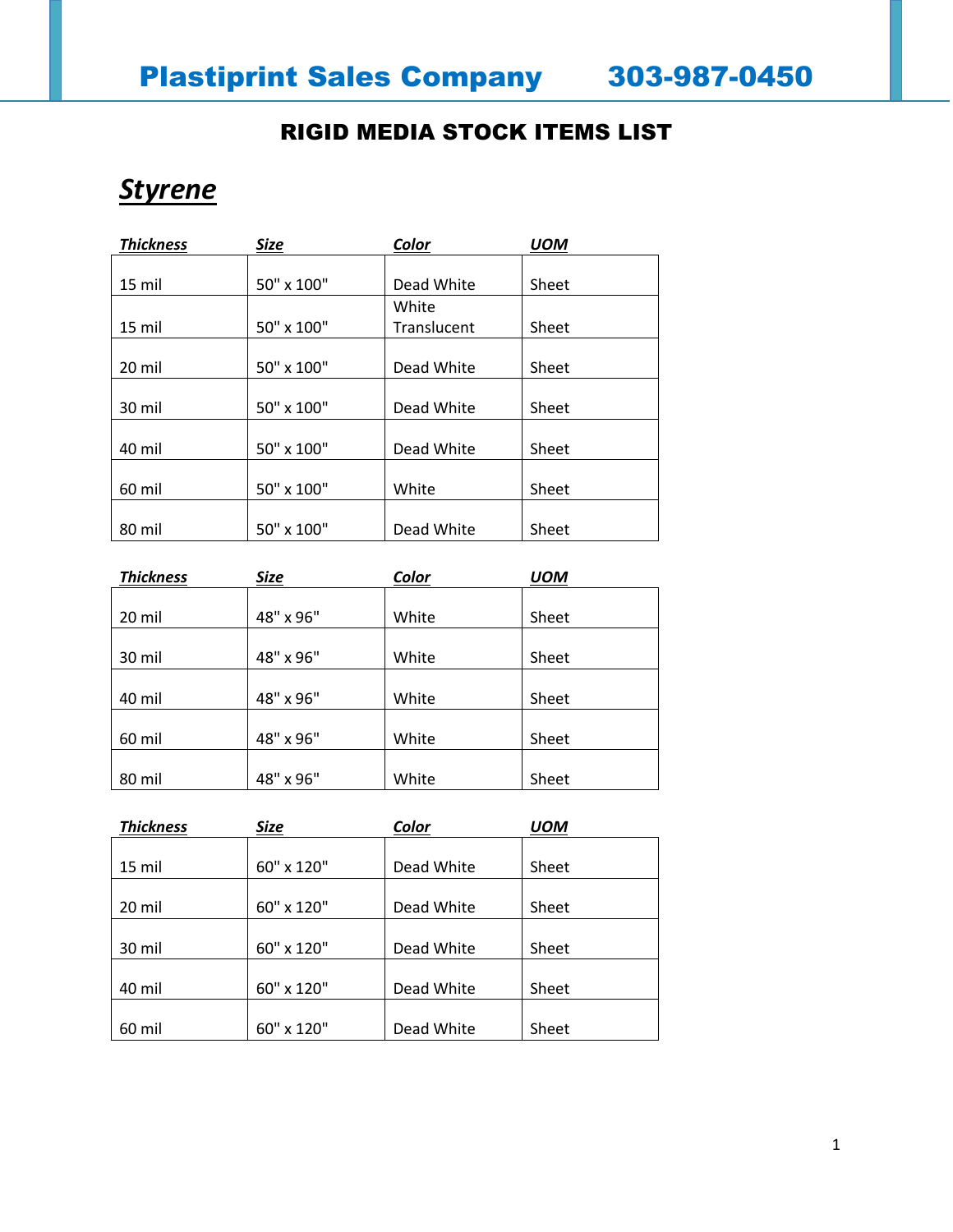# *Rigid PVC*

| <b>Thickness</b> | Size      | Color | Finish | <b>UOM</b> |
|------------------|-----------|-------|--------|------------|
|                  |           |       |        |            |
| 10 mil           | 25" x 52" | Clear | G/G    | Sheet      |
| 10 mil           | 25" x 52" | Clear | M/M    | Sheet      |
| 10 mil           | 25" x 52" | White | G/G    | Sheet      |
| 10 mil           | 25" x 52" | White | M/M    | Sheet      |
| 15 mil           | 25" x 52" | Clear | G/G    | Sheet      |
| 15 mil           | 25" x 52" | White | G/G    | Sheet      |
| 15 mil           | 25" x 52" | White | M/M    | Sheet      |
| 20 mil           | 25" x 52" | Clear | G/G    | Sheet      |
| 20 mil           | 25" x 52" | White | G/G    | Sheet      |
| 20 mil           | 25" x 52" | White | M/M    | Sheet      |
| 30 mil           | 26" x 52" | Clear | G/G    | Sheet      |
| 30 mil           | 25" x 52" | White | G/G    | Sheet      |
| 30 mil           | 26" x 52" | White | M/M    | Sheet      |

## *PETG*

| <b>Thickness</b> | <b>Size</b> | Color | <b>Finish</b> | UOM   |
|------------------|-------------|-------|---------------|-------|
|                  |             |       |               |       |
| 15 mil           | 48" x 96"   | Clear | G/G           | Sheet |
|                  |             |       |               |       |
| 20 mil           | 48" x 96"   | Clear | G/G           | Sheet |
|                  |             |       |               |       |
| 30 mil           | 48" x 96"   | Clear | G/G           | Sheet |
|                  |             |       |               |       |
| 40 mil           | 48" x 96"   | Clear | G/G           | Sheet |
|                  |             |       |               |       |
| 60 mil           | 48" x 96"   | Clear | G/G           | Sheet |
|                  |             |       |               |       |
| 80 mil           | 48" x 96"   | Clear | G/G           | Sheet |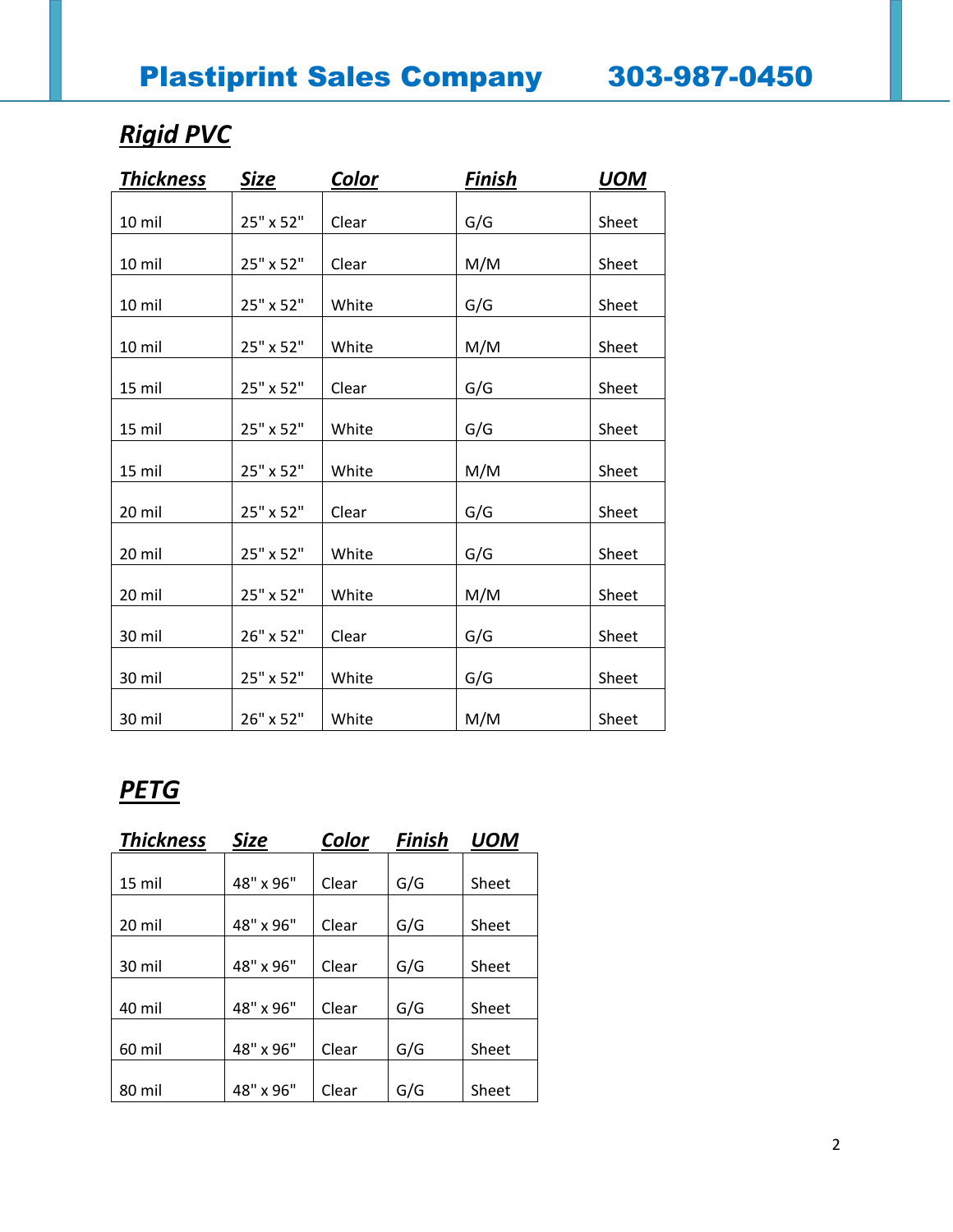Plastiprint Sales Company 303-987-0450

| 118 mil | 48" x 96" | Clear | G/G | Sheet |
|---------|-----------|-------|-----|-------|
| 177 mil | 48" x 96" | Clear | G/G | Sheet |

# *Acrylic*

| <b>Thickness</b> | <b>Size</b> | Color | <b>Finish</b> | <b>UOM</b> |  |
|------------------|-------------|-------|---------------|------------|--|
| 7 mil            | 24" x 48"   | Clear | V/M           | Sheet      |  |
| 10 mil           | 24" x 48"   | Clear | G/G           | Sheet      |  |
| 10 mil           | 24" x 48"   | Clear | V/G           | Sheet      |  |
| 10 mil           | 24" x 48"   | Clear | V/M           | Sheet      |  |
| 15 mil           | 24" x 48"   | Clear | G/G           | Sheet      |  |
| 15 mil           | 24" x 48"   | Clear | V/G           | Sheet      |  |
| 15 mil           | 24" x 48"   | Clear | V/M           | Sheet      |  |
| 20 mil           | 24" x 48"   | Clear | G/G           | Sheet      |  |
| 20 mil           | 24" x 48"   | Clear | V/M           | Sheet      |  |
| 30 mil           | 24" x 48"   | Clear | G/G           | Sheet      |  |

### *Polycarb*

| <b>Thickness</b> | Size      | Color | Finish | <b>UOM</b> |
|------------------|-----------|-------|--------|------------|
|                  |           |       |        |            |
| 5 mil            | 24" x 48" | Clear | G/G    | Sheet      |
| 5 mil            | 24" x 48" | Clear | V/G    | Sheet      |
|                  |           |       |        |            |
| 5 mil            | 24" x 48" | Clear | V/M    | Sheet      |
| 7 mil            | 24" x 48" | Clear | G/G    | Sheet      |
| 7 mil            | 24" x 48" | Clear | V/G    | Sheet      |
| 7 mil            | 24" x 48" | Clear | V/M    | Sheet      |
| 10 mil           | 24" x 48" | Clear | G/G    | Sheet      |